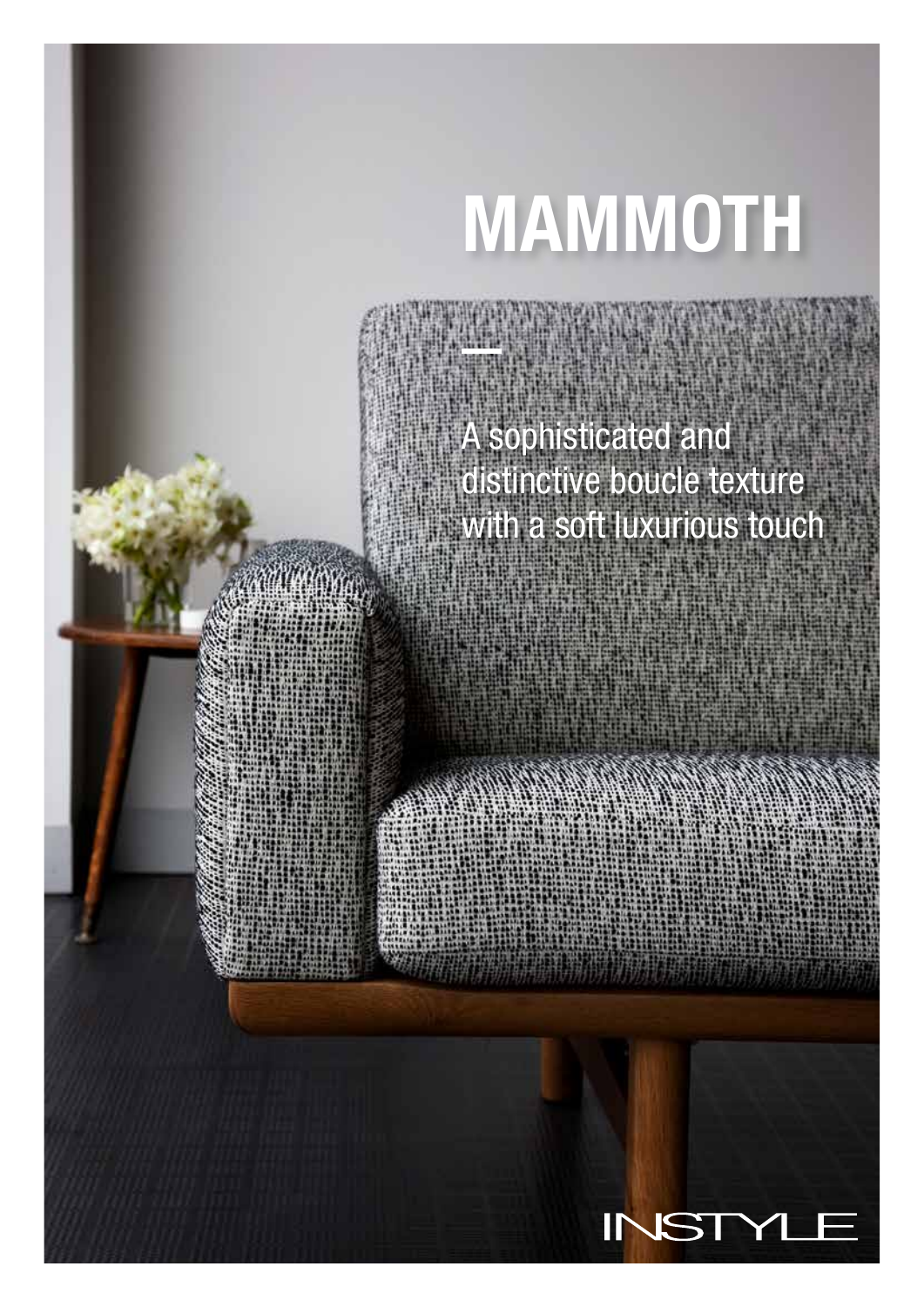## MAMMOTH



MAMMOTH Decision MAMMOTH Myth



MAMMOTH Challenge



MAMMOTH Adventure





MAMMOTH Wild



MAMMOTH Event



MAMMOTH Hunger



MAMMOTH Scale



MAMMOTH Occasion



MAMMOTH Leap MAMMOTH Idea



MAMMOTH Vision